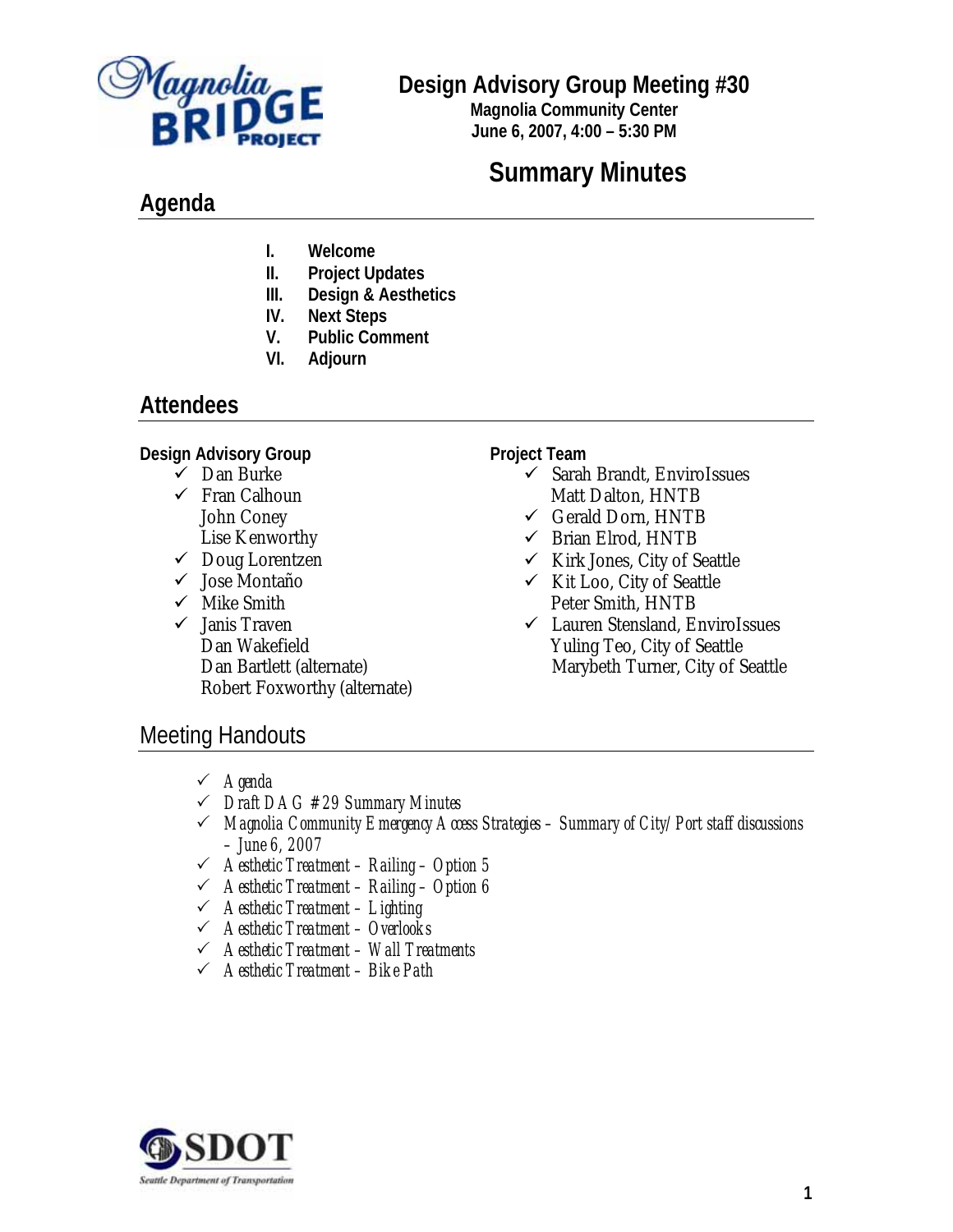## I. Welcome **Sarah Brandt, EnviroIssues**

Sarah welcomed the group and reviewed the agenda. She noted that Brian Elrod of HNTB is attending to receive input from the Design Advisory Group (DAG) that will guide the advancement of aesthetic design elements during the summer. Sarah asked for edits to the May 2 DAG meeting summary by the following Wednesday and apologized for not sending the summary electronically in advance of this meeting.

### II. Project Updates **Kirk Jones, SDOT**

Kirk Jones shared project updates. He also asked Dan Burke of the Port of Seattle to share recent developments in detour planning between SDOT and the Port of Seattle.

## **Detour Planning**

Dan Burke reported that he has been working with David Schneidler, City of Seattle, over the past month. They have added some new language to the draft detour plan and Dan provided the group with a handout of the revised text (*Magnolia Community Emergency Access Strategies – Summary of City/Port staff discussions – June 6, 2007*). The revised document discusses potential detour roadways that would cause the fewest impacts to existing tenants and ship crews. The Port Commission has discussed their interest in updating this plan each year.

## **Port of Seattle Coordination**

Kirk updated the group about project coordination with the Port of Seattle. The soil boring team is currently working on Port property and will be done in two to three weeks with all 23 borings in the area. SDOT and the Port are working together to make sure the planned foundation locations for the new Magnolia Bridge fit with the work at Berth M on the Port property. That pier is old and cannot support loads and the Port will rebuild the pier and the sea wall.

## **King County Metro Coordination**

SDOT met with King County Metro two weeks ago to discuss the bus stop that is currently in the middle of the bridge. Metro sees a need for that stop in the future and generally does not change routes unless there is a big change in rider demand. For planning purposes, SDOT will assume the current bus stop location will remain. The bridge design at this time only has a sidewalk on the south side, so the team is thinking of ways to accommodate the bus stop on the north side. SDOT is also considering a bicycle and pedestrian trail from Myrtle Edwards Park to connect with the bridge and with the railing and platform for the bus stop. Another option is to keep the bus stops near the onand off-ramps and have a standard six- or seven-foot wide sidewalk that ends at the bus stop. SDOT will compare those two concepts.

## **Type, Size & Location (TS&L) Study**

The final draft of the TS&L study was completed a week and a half ago. HNTB has received comments from Kirk Jones and Kit Loo of SDOT and are making adjustments.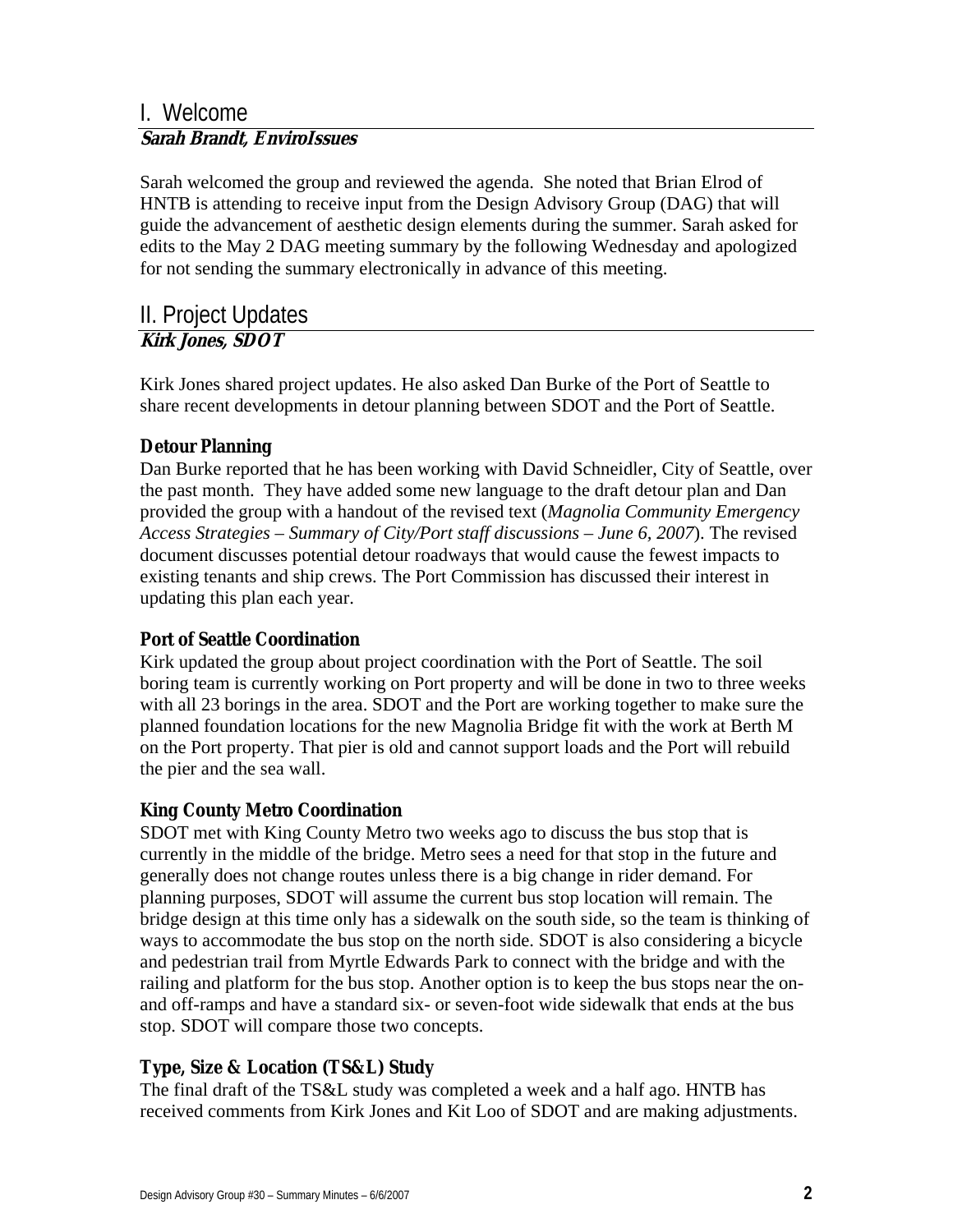The document is very large and SDOT will post it on the website in a week or so. The TS&L study encompasses all the work done to decide on the final alignment and structure type and will be posted as several files for easier downloading. SDOT will send the DAG a note when the TS&L study is online. There will also be CDs of the document available.

#### **Draft Environmental Assessment (Draft EA)**

The Draft EA and the biological assessment were sent to the Washington State Department of Transportation (WSDOT) in March and they have not responded yet. The Federal Highway Administration (FHWA) is going through a reorganization at this time and is also trying to respond to requests from higher-priority projects, including the Alaskan Way Viaduct and the SR 520 Bridge. Kirk did receive a note in response to his inquiry about the timeline and will be pushing staff in Olympia to respond in detail.

#### **Discussion**

**Dan Burke:** Do these agencies have a time limit for responding to us?

**Kirk Jones:** No, they don't. This project has federal funds supporting it and so is technically a FHWA project. They can take their time and we'll just hope they are quick.

#### III. Design & Aesthetics **Brian Elrod, HNTB**

Brian introduced himself and reminded the group that last year they reviewed a variety of options for railings, street lights, pedestrian lights, accent lights, and other features. The input from that meeting has guided the continued development of design options, following the maritime and contemporary/progressive themes that were preferred. Brian presented the current design options.

#### *Railing*

The first page of the design handouts, *Aesthetic Treatment – Railing – Option 5,* shows Alternative 1 with concrete pilasters, steel tube railing, and inserts of wire mesh every 30 or 40 feet. The pilasters could have pedestrian lighting. This structure is 54 inches from paving level to the top of the rail, including a 6-inch curb. Alternative 2 shows a similar option with a 2-foot-high wall that might have more visual appeal. The top view of Alternative 2 shows the south side railing and the lower view shows the traffic barrier on the other side of the walkway. The roadway lighting in these options would be similar to what is there today  $-$  a city standard light that would be on the traffic barriers.

The second page, *Aesthetic Treatment – Railing – Option 6,* shows a top rail that is a steel tube with pickets in the middle and flat bars that serve as posts. The railing in Alternative 1 on this page is from the rail top to the curb, whereas in Alternative 2 there is a low concrete wall with pilasters. Alternative 2 would also allow some accent lights close to the sidewalk level that would help with way-finding, while the main light would come from pedestrian or roadway lights. SDOT could use the same accent lights on the traffic barrier.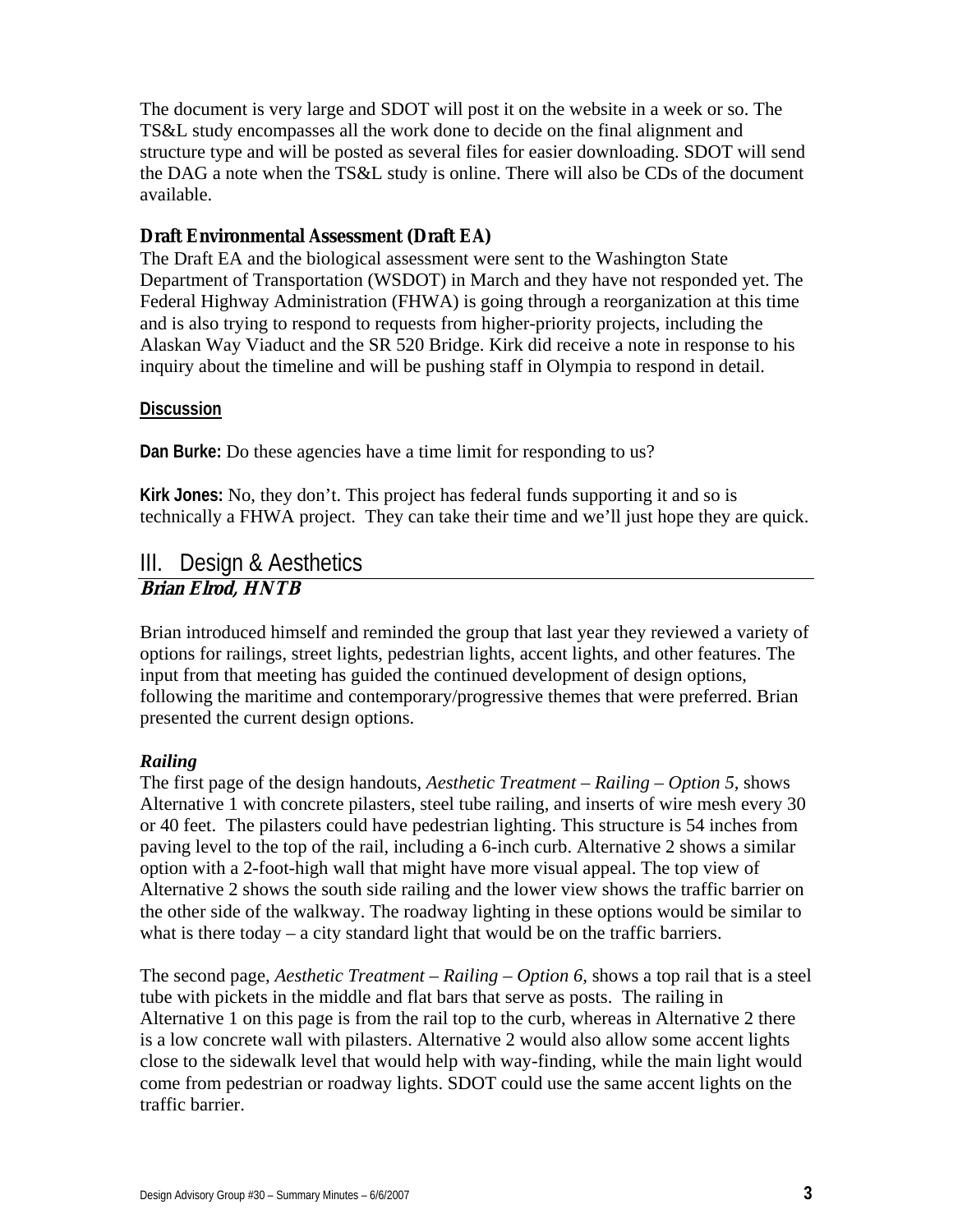#### *Lighting*

The lighting shown on this page, *Aesthetic Treatment – Lighting*, reflects maritime and contemporary themes. The team heard input that lighting should resemble the lights in the Magnolia neighborhood. The low accent lights shown have a maritime feel but also a modern look.

#### *Overlooks*

The overlook page, *Aesthetic Treatment – Overlooks*, shows various overlook areas the team is considering given the location of the columns and the best views available from the bridge. Locating an overlook at the third pier provides a 180-degree view from the bridge; the overlook at the ramps allows a view of the cruise ship area; and the overlook by the railroad tracks would be ideal for a pedestrian connection point. Options 1 and 2 for overlooks are included on the overlook page, and an additional option is shown on the second railing page, *Aesthetic Treatment – Railing – Option 6.* The team selected overlooks that would fit with the selected "curved flare" column type.

#### *Wall Treatment*

For wall treatments, shown on *Aesthetic Treatment – Wall Treatments*, the team looked at rustication and wall textures for concrete that would fit with the bridge design. The proposed pattern is a rope-like texture that provides interest and keeps with a maritime theme. The yellow areas on the map are the proposed wall locations and the three options for walls use the same texture, broken up in different ways.

#### *Bike Path*

Finally, the *Aesthetic Treatment – Bike Path* handout shows one new option for a bicycle and pedestrian connection (Option 5). The ramp is very long to meet ADA standards, so most options include several switchbacks. Option 5 has a loop that might be easiest for a bicyclist to navigate. The team will continue looking at these options and examining how to extend the ramps on the north side of the bridge as well.

Brian asked for comments from the DAG members.

#### **Discussion**

**Sarah Brandt:** Can you let us know the type of input you would like from the group at this time?

**Brian Elrod:** We would like to come to a conclusion about railing, lighting types, and other amenities so we can refine those details to the 30% level and get them into the bridge package.

**Gerald Dorn:** We want one preferred light, one rail, one pedestrian connection, one overlook, etc.

**Doug Lorentzen:** The difference between the railing options is that the flat bars (*Aesthetic Treatment – Railing – Option 6*) look cheaper and the tube is better. I don't think the wire mesh (*Aesthetic Treatment – Railing – Option 5*) does anything for the design. I prefer the look of Option 6, but I prefer the hanging style of lamp.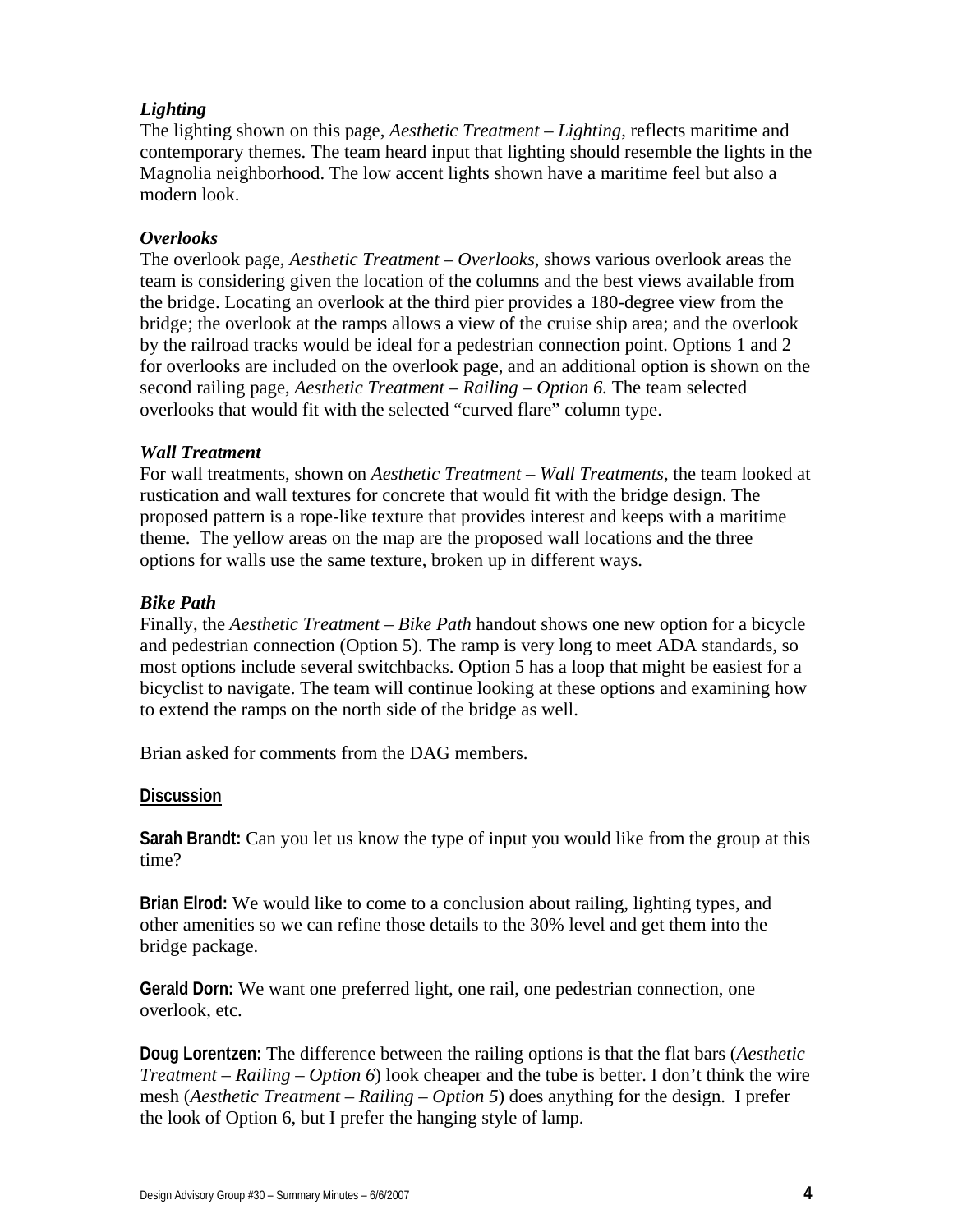**Jose Montaño:** The tube railing is better. I prefer Alternative 2 (*Aesthetic Treatment – Railing – Option 6*) because the pilasters break up the length of the pipe. Without that the structure is too big – breaking it up makes it more human scale. For lighting, I like the contemporary option (Contemporary Pedestrian Lamps, left side).

For overlooks, I prefer the curved option (see *Aesthetic Treatment – Railing – Option 6).*  One change to that would be to have something that emphasizes the end of the railing, showing a place to stop. Comparing the other overlooks (*Aesthetic Treatment – Overlooks*), I prefer Option 1 because the curve is softer. For walls, Option 1 or 2 is better than Option 3 because there is no need to repeat the column shape as is done in Option 3.

**Elrod:** I forgot to mention that for the overlooks we are also looking at having different paving to indicate a different activity area. That might be an opportunity to introduce some artwork.

**Montaño:** Can we have lighting on the street side of the railing as well?

**Elrod:** There will be roadway lights on the street side of the walkway.

**Lorentzen:** If you're going to use different paving as traffic calming, you might want to start that texture earlier than the actual overlook area. Usually if a car discovers they are in the crosswalk by feeling the rumble of the texture, it is too late. That would be the same for bicycles here unless you start ahead of the overlook area.

**Brandt:** Great. Could we go around the table and have each DAG member share their opinion?

**Mike Smith:** I like the contemporary lamps (Contemporary Pedestrian Lamps, left side) and Option 1 on the overlook page. The wall treatments are all great and the tubular railing seems to be preferred.

**Elrod:** Yes, I made that note.

**Fran Calhoun:** I like the hanging lights with the more marine look (left side of *Aesthetic Treatment – Railing – Option 6)*. I also like Alternative 2, the outside rail with the half wall, and the overlook shown on that page (*Aesthetic Treatment – Railing – Option 6*). I liked Option 3 for the wall treatments until Jose (Montaño) spoke and now I'm not sure.

**Janis Traven:** I do like Option 3 for the wall treatment and I don't have strong feelings about the other choices. I prefer the hanging maritime-type lamp (left side of *Aesthetic Treatment – Railing – Option 6)* and I agree with having a tubular rather than flat rail. For the rounded overlook (*Aesthetic Treatment – Railing – Option 6)* is the sidewalk lower than the road? What is the white object shown there?

**Elrod:** The roadway and sidewalk are at the same level and the white object is a bench.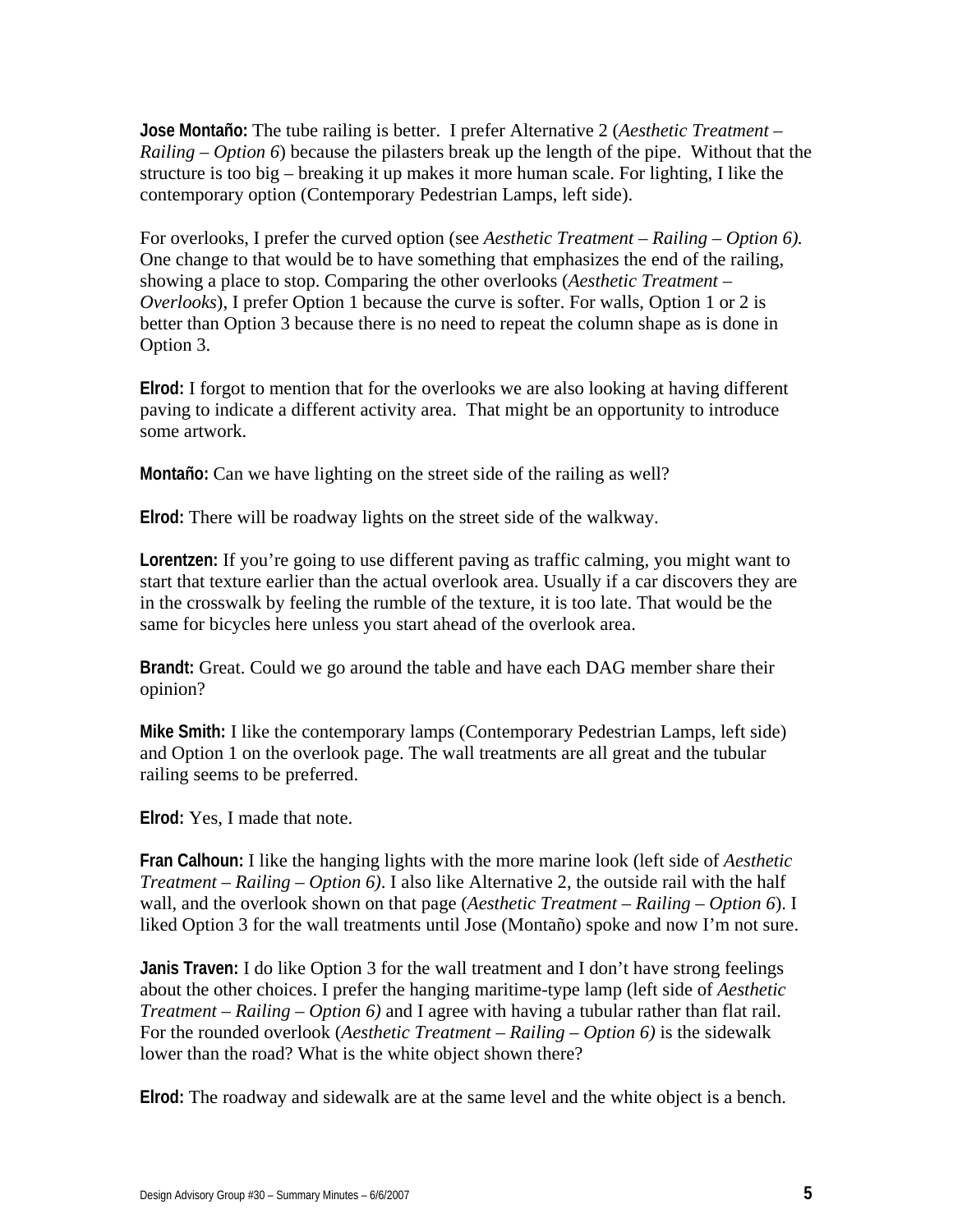**Calhoun:** Will we have increased pedestrian traffic on the new bridge?

**Jones:** On a daily basis we don't expect increased pedestrian traffic. On weekends there might be more pedestrians, especially with the trail connection to the marina area. If those connections are made then there may be more people using the bridge as pedestrians or even traveling up to the new viewpoint park that may be developed.

**Lorentzen:** What is rustication?

**Elrod:** It's an architectural term. I'm using it to describe texturing that either reveals the concrete or recesses it back to give some detail or interest to the design.

**Burke:** I like the half wall with the tubular rail (Option 2 on *Aesthetic Treatment – Railing – Option 6*) and the same maritime light and rounded overlook shown on that page. For the wall treatment I prefer Option 3.

**Jones:** Visitors are more than welcome to speak up.

**Lynn Austin (public):** I'm from Elliot Bay Marina. It's fun for us to see this development. I think there will be more pedestrian traffic on the bridge, because many people from the marina will go out walking. The wide walkways and the viewpoints will attract people to use the new bridge and as North Bay is developed that will also increase pedestrians. I prefer the hanging style of lamps and the half wall (Option 2 of *Aesthetic Treatment – Railing – Option 6*) and I prefer either the overlook shown there or Option 1 from the overlook page. For lighting, I like the longer rectangle shape  $(1<sup>st</sup> row, 3<sup>rd</sup>$  light shown under "Recessed Pedestrian Walkway Lighting" on *Aesthetic Treatment – Lighting*) because I'm a boater and it reminds me of the kind of light on a pier or dock. I also prefer Option 3 for the wall treatment.

**Elrod:** To summarize, there is consensus about the light fixtures and the low wall with the steel tube design and some pilasters to provide a pedestrian scale. For overlooks there is a tie between two shapes so we'll see which fits best with the design and the bridge haunches. For wall textures most people supported Option 3. We'll continue designing with those choices and add more details to see how different elements tie together. Thanks for your input.

**Dorn:** Are there opinions about the pedestrian connection?

**Jones:** The pedestrian connection will be a separate structure that may look connected with the bridge but will not be attached, so it will not be like the Galer Flyover connection. Any thoughts along those lines would be great.

**Elrod:** We will try to introduce design elements wherever there are connection points and try to tie the design together with all the overlooks.

**Burke:** Do these designs satisfy the ADA requirements – do we need an elevator?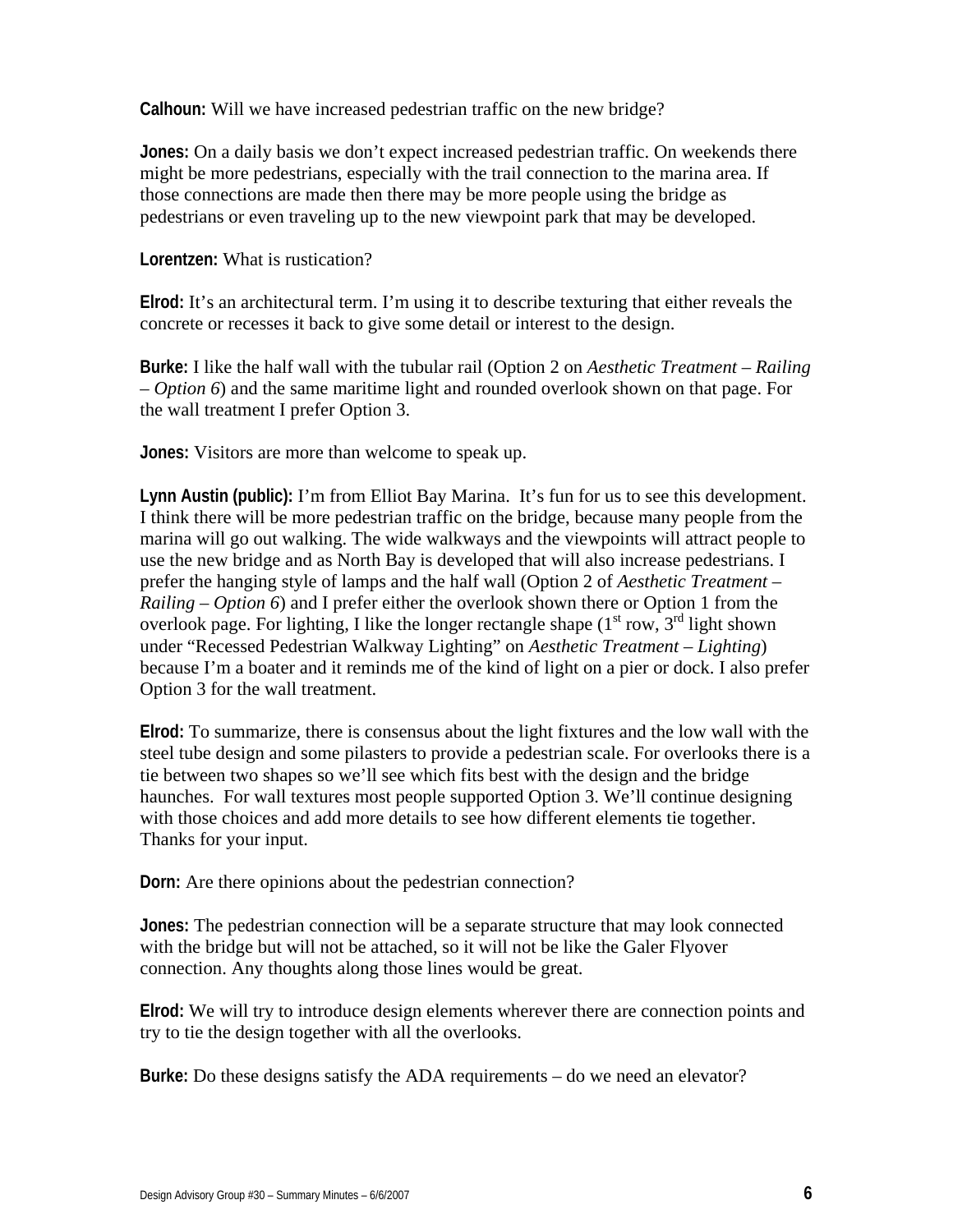**Jones:** The bike path fulfills the requirements because there are flat areas to rest and a gentle slope. This will be a combination bike ramp and ADA ramp. We stayed away from the elevator due to maintenance and operations concerns.

**Smith:** So Option 1 (*Aesthetic Treatment – Bike Path*) is a switchback and Option 5 provides more flow?

**Elrod:** Yes, though Option 5 also takes up a bit more space.

**Jones:** There was also an Option 4 that had switchbacks underneath the bridge.

**Brandt:** What should people do if thoughts occur to them later on?

**Elrod:** Feel free to email us or call us.

**Burke:** Are you looking for a group consensus are just individual input?

**Elrod:** I would like more of a group consensus.

**Burke:** Do you feel that you have enough of a consensus to move ahead?

**Elrod:** Yes, I do.

**Jones:** This was very helpful. We'll see which materials are available and take that into consideration as well.

## IV. Next Steps **Kirk Jones, SDOT**

Kirk explained that the DAG will meet in August, rather than July, to give Brian Elrod time to finalize some designs. Hopefully the FHWA will have commented on the project by then as well. The next DAG meeting will be on August 1 from 4:00 to 5:30 pm at the Magnolia Community Center.

#### **Discussion**

**Brandt:** The project will be at the June 23 Magnolia farmer's market, the Magnolia Summer Festival in early August and the farmer's market again in September. Feel free to stop by and see us.

**Jones:** We usually receive good feedback from those events and talk to folks that don't come to other meetings.

**Smith:** Has there been any discussion of doing preliminary work for some segment of the bridge and getting funding for that chunk of the work?